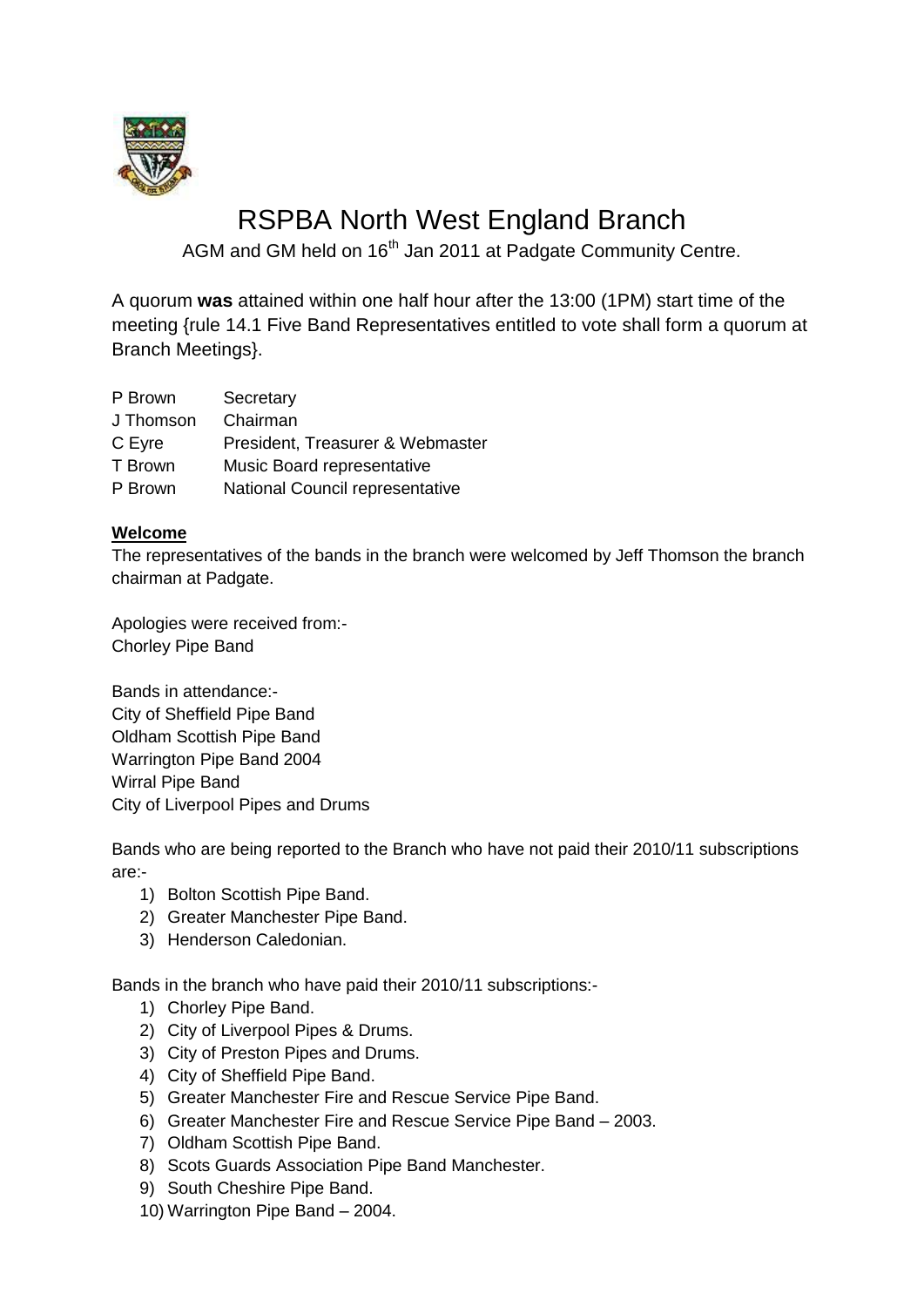- 11) West Yorkshire Fire & Rescue Service Pipe Band.
- 12) Wirral Pipe Band.

It is important that the paid up bands support their branch and the volunteer officials. It is now time to "**use it or lose it**".

## **2010 AGM Outstanding Items**

#### **2009/2010 Accounts**

The 2010 accounts are presented for adoption. A copy has already been sent to headquarters. This has been a good year for the branch; costs have been kept to a minimum by use of adjudicators that can make use of low cost flights.

Motion to accept the Accounts: Prop: Oldham Scottish Pipe Band. Sec: Warrington Pipe Band – 2004. Accepted: Unanimous

#### **Branch executives for 2010/11**

The holders of the posts due for election in 2010 have agreed to be considered again for a further term of office (three years). Motion to ratify the candidates was unanimous.

| Post                    |           | In Post         |                                                    |
|-------------------------|-----------|-----------------|----------------------------------------------------|
|                         |           | until           |                                                    |
| President               | C Eyre    | Dec 2011        | Prop: City of Sheffield Pipe Band                  |
|                         |           |                 | Sec: Warrington Pipe Band 2004                     |
| Chairman                | J Thomson | Dec 2011        | Prop: City of Sheffield Pipe Band                  |
|                         |           |                 | Sec: Wirral Pipe Band                              |
| Secretary               | P Brown   | Dec 2011        | Prop: Oldham and Scottish Pipe Band Greater        |
|                         |           |                 | Sec: Manchester Fire and Rescue Service Pipe Band. |
| Treasurer               | C Eyre    | <b>Dec 2012</b> | Prop: Oldham Scottish Pipe Band.                   |
|                         |           |                 | Sec: City of Liverpool Pipes and Drums             |
| <b>Music Board</b>      | T Brown   | Dec 2013        | Prop: Warrington Pipe Band - 2004.                 |
|                         |           |                 | Sec: Oldham Scottish Pipe Band.                    |
| <b>National Council</b> | P Brown   | Dec 2013        | Prop: City of Liverpool Pipes and Drums            |
|                         |           |                 | Sec: Wirral Pipe Band                              |
| Trophy Steward,         | C Eyre    | Dec 2013        | Prop: Oldham Scottish Pipe Band.                   |
| Web Site Design         |           |                 | Sec: City of Sheffield Pipe Band                   |
| and Competition         |           |                 |                                                    |
| Secretary               |           |                 |                                                    |

The Pipe Band Magazine representative is Calum Brown.

## **2010/11 Branch Levy**

Discussion took place regarding the Branch Levy that member bands are asked to pay to support the branch. The Levy must be paid if the band wishes to take part in Branch arranged activities. A motion was put forward to keep the Levy at its current level of £40:00. Prop: Wirral Pipe Band

Sec: Warrington Pipe Band – 2004.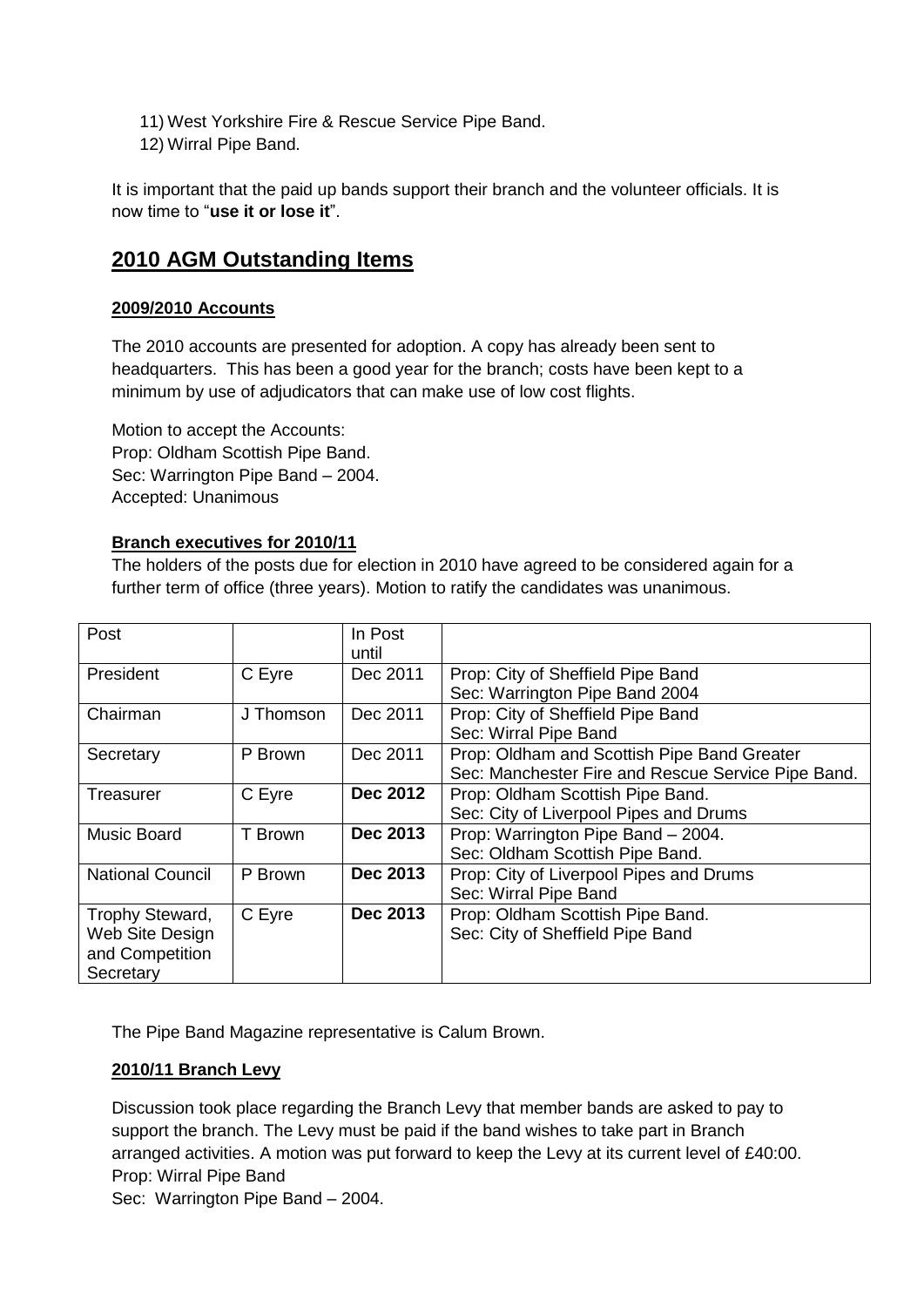Accepted: Unanimous.

# **Jan 2011 GM**

The minutes of the previous GM meeting of the  $7<sup>th</sup>$  November were accepted: Prop: Wirral Pipe Band Sec: City of Sheffield Pipe Band Accepted: Unanimous

#### Treasurers Report

Last year was good because costs were kept to a minimum by use of adjudicators that can make use of low cost flights.

To ensure the Branch competitions are again cost effective we have booked advanced travel for the adjudicators who have agreed to visit the branch. This has come to just over £431:00.

What we need now is a good entry to offset this investment.

#### Music Board

It has been agreed that changes to band grading will be posted on the RSPBA web site following announcement at the MB, with a statement "subject to ratification by the NC".

There has been continued debate around MAP and the G4MSR. Work is ongoing between the MB and Adjudicators regarding MAP adjudication at competitions.

A guide for 4A MSR ( MAP) as well as the tune list is available on the RSPBA Web Site. Competitions (not majors) should have a G4 (march) section, with the option of hosting a G4 MSR, both classes open to all G4 bands.

There will be a summer school this year, the RSPBA are to place details on the Web site before the end of February 2011. The proposed school to run from Sunday 17<sup>th</sup> July until Friday 22<sup>nd</sup> July in Glasgow.

#### National Council

The December  $4<sup>th</sup>$  meeting was rescheduled for the  $8<sup>th</sup>$  Jan as summary of the key activities are:-

Work is ongoing to progress to a Company Limited by Guarantee, it is expected that supporting motions will be presented at the AGM in March. The secretary of each band will become one of the liability members of the company (up to a maximum of £1:00) along with the NC members who also are to become directors.

Notes for guidance were presented with the 2010 AGM Order papers.

Question: City of Liverpool Pipes and Drums / Oldham and Scottish Pipe Band asked when the bands will receive details. **Action:** NC (Paul) to write to headquarters for details.

The position of Chairman of the RSPBA is vacant following the recent resignation of the post holder. City of Sheffield Pipe Band proposed that the Branch support the current vice chairman (Gordon Hamill) for the position; Gordon has a hands on approach and can be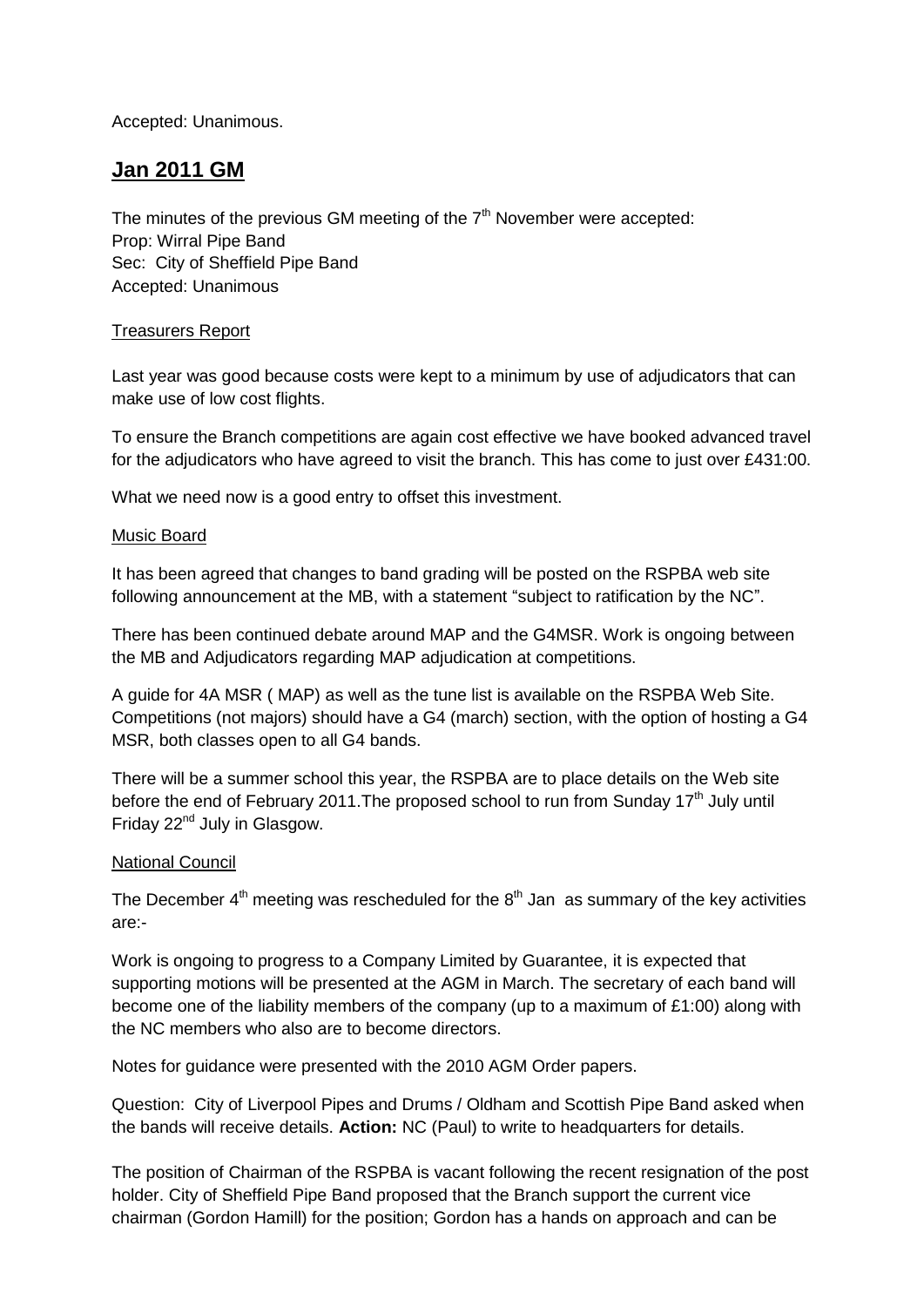seen assisting with the advance party at the Major Championships. Should Gordon be successful this will leave vice chair vacant and as such we should support Gordon with the nomination of John Hughes to this position. Members present agreed and were like minded; the branch had no other nominees to put forward. **Action:** The President and NC to write to headquarters to support the nomination on the AGM order paper.

The NC is investigating options for:-

- 1) Adjudicator's fees using a central fund and allocation process to try and limit costs while providing flexibility (hence do not need to have the same local adjudicator(s) all the time).
- 2) Headquarters what do we need of a new headquarters, location and facilities, when and how.
- 3) Future Majors progressing the invite to tender and evaluation of bids for the hosting of the Major Pipe Band championships post 2012.

The NC is supporting the MB with PDQB and Pipe Band Studies initiatives, there is a need for branches to make use of the examination facilities now available through the RSPBA, and call on where required the instructor resource available.

A PDQB study period is approx 40hours, this can be a combination of time; local tutor, private study, branch instructor and RSPBA instructor. The key is the need for assessment to ensure candidates' have reached an acceptable standard before being assessed by the formal exam process.

At the AGM the Standing Orders and Steering committee will be presenting changes to the rules in three areas:-

- 1) Dual Registration in this branch would only impact G4 bands, change would ensure dual registration can apply to the PM of a G4 band and the dual registered player can only be a piper.
- 2) Drum Majors removal of obsolete rules, make the Drum Majors manual central to the adjudication standards.
- 3) Update the rules for tie breaks in multi component competitions (ie MSR and Hornpipe/Jig).

Additional Competition Dornoch 11<sup>th</sup> June and Isle of White 21<sup>st</sup> August 2011.

Bands who have something to say should attend the RSPBA AGM and represent themselves and the Branch.

#### **2011 Branch Competitions.**

1. Solos  $19<sup>th</sup>$  Feb 2011 Sedgeley Park Manchester is not available. Venue is still required so we can book an adjudicator.

## **Post Meeting**

The Solos will now take place on the  $20<sup>th</sup>$  February as the Oldham and Scottish Pipe Band have found us a venue (other than Sheffield or the Wirral) in Oldham. The entry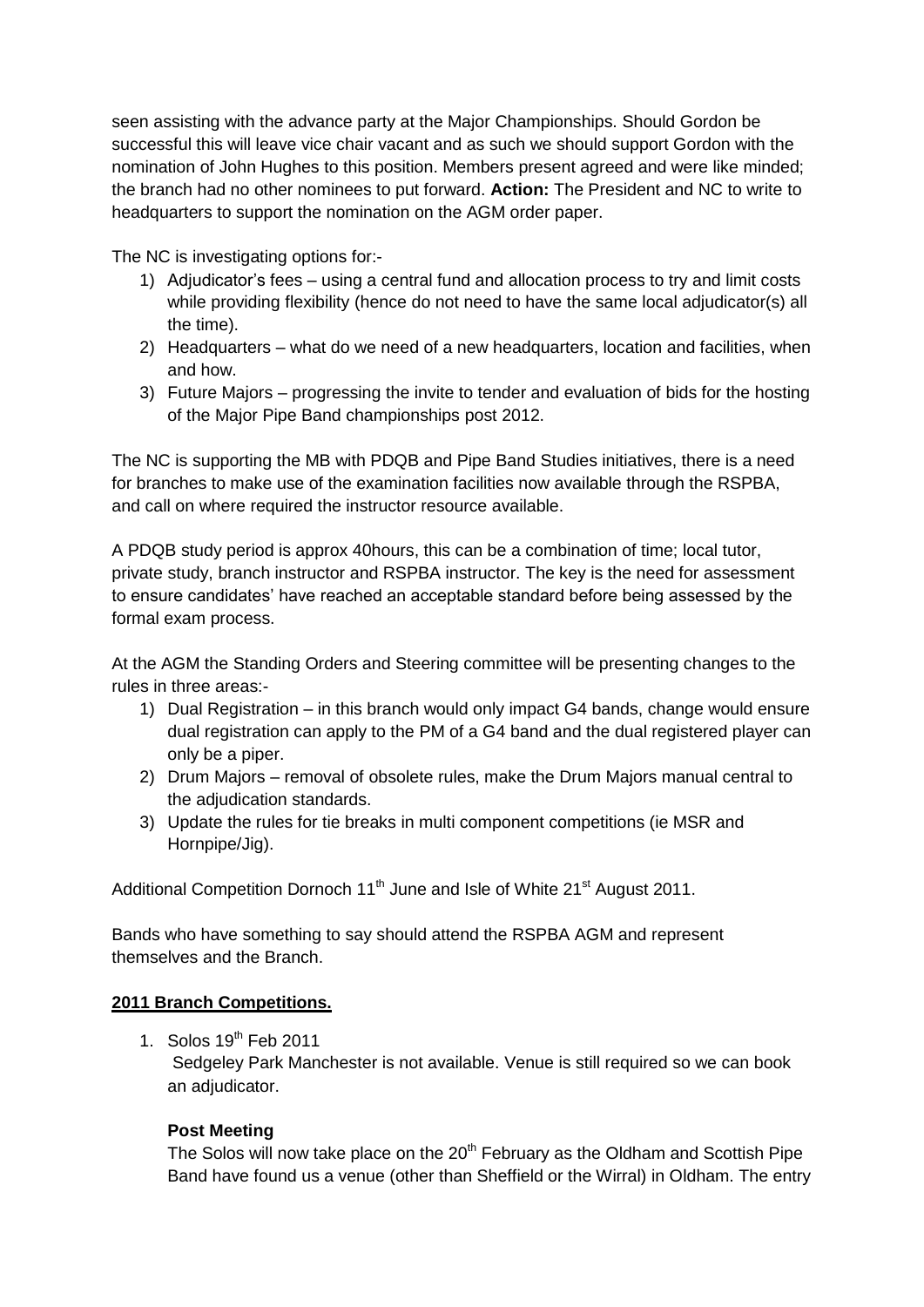forms on the branch website are being updated. Action Competition Secretary (Chris) to advise current entries of the change.

- 2. Solo Drumming (Snare and Tenor) 26<sup>th</sup> Feb 2011 Venue – SYF&R Training Centre Sheffield. Adjudicator: Adrian Hoy Also on the 27<sup>th</sup> Feb 2011 there will be a PDQB Drumming examination day and workshop. Please contact Theresa for details. Exam Candidates to be notified no later than 1<sup>st</sup> Feb 2011 (Sheffield Drummers have little option).
- 3. Trios  $26<sup>th</sup>$  March 2011 Venue – SYF&R Training Centre Sheffield. Adjudicator: Jim Wark Also on  $27<sup>th</sup>$  Mar 2011 there will be a MAP, Competition Format and Piping forum/workshop. Please contact Theresa for details.
- 4. Mini Bands 9<sup>th</sup> April 2011 Venue - St Josephs Birkenhead. Adjudicators : Harry Stevenson and Ciaran Mordaunt.

Headquarters have been notified of the above dates and the availability of the adjudicators.

## **AOCB**

City of Liverpool Pipes and Drums – can minutes /meetings be sent to the bands, not all are using the branch website. The secretary responded that this would be feasible once an up to date details were received from headquarters. **Action:** Post Minutes.

City of Liverpool Pipes and Drums/ Oldham and Scottish Pipe Band – need to encourage Pipe Bands to support the branch events by taking guests. This would create an atmosphere as well as a source of revenue teas/coffees and raffles. **Action:** MB (Theresa) to add details of the Drumming and Piping workshops for circulation to the Bands. (See Below)

Meeting close  $@14:45$ . The next meeting will be on the 13<sup>th</sup> February, to allow for the Solo Piping draw.

P L Brown Minutes Secretary